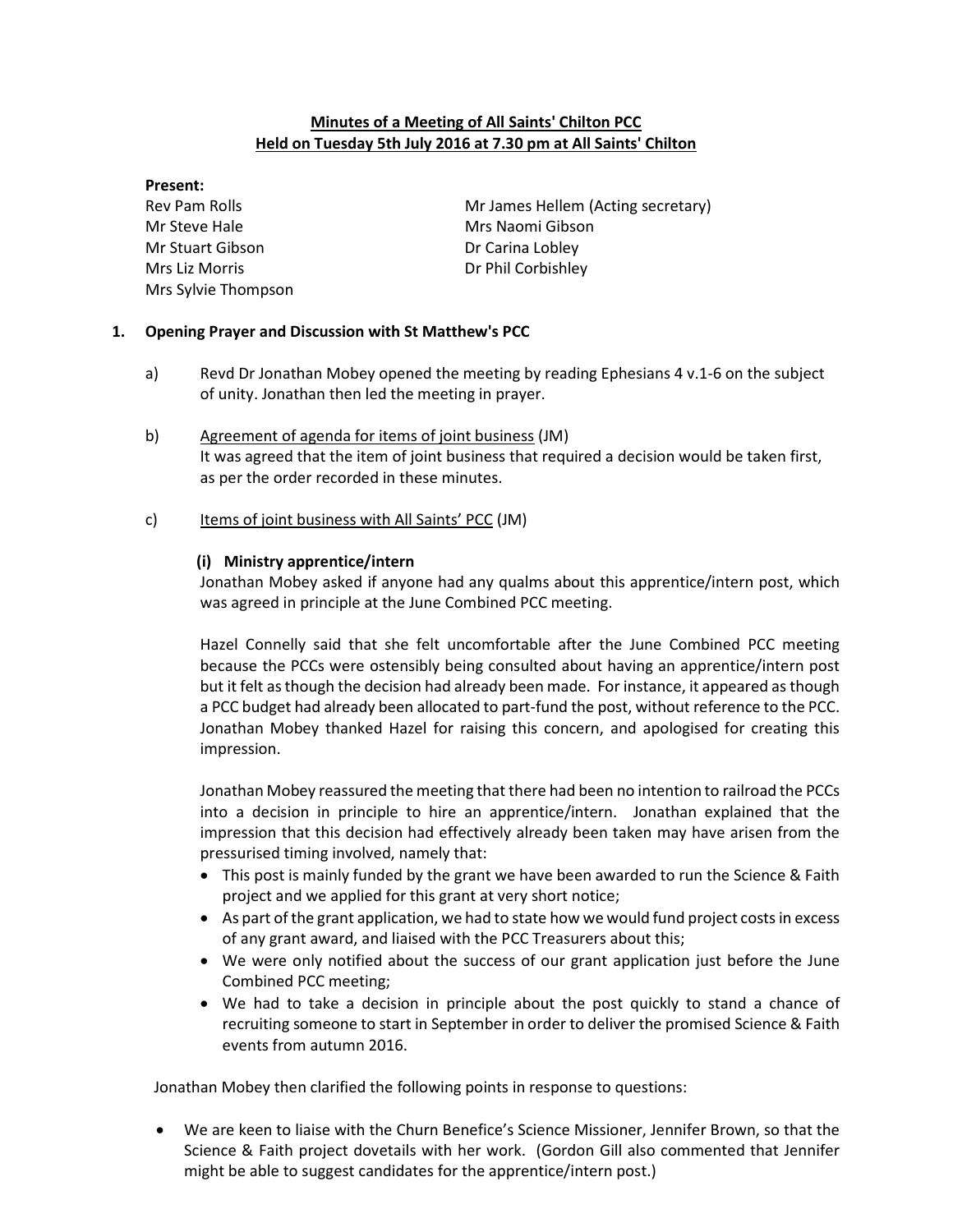- The grant associated with the Science & Faith project has provided the platform for us to recruit an apprentice/intern for 12 months. Approximately one third of that grant (£2,880) will go towards the cost of the apprentice/intern. The rest is for physical resources, venue hire, etc. We have also had the offer of a gift to boost that sum.
- The apprentice/intern post will be for 12 months. A key part of the role will be to run the Science & Faith project, but it will also involve other duties i.e. a broader church ministry.
- The post could be for less than 12 months if that suited the apprentice/intern better. The Science & Faith project work would be completed by July 2017 so it would not be a problem if the apprentice/intern wanted to leave then. The salary would then be paid pro rata. As per the draft contract, either side only has to give 4 weeks' notice after the probationary period.
- Jonathan Mobey has had offers of accommodation for the apprentice/intern from four people so far, covering the period September 2016 to February 2017. Jonathan commented that this is encouraging given that the person who will be awarded the role is as yet unknown. Jonathan is aware of others' experience that it is often easier to acquire an offer of accommodation once a specific person has been appointed and people know exactly who they would be accommodating.
- Jonathan Mobey suggested that we could say to the successful candidate that the appointment is subject to suitable accommodation coming forward.
- The accommodation is for one person only i.e. if someone has a spouse or children, only the person appointed will be able to live in the accommodation provided. Jonathan Mobey will make this clear in the job/contract details.

Jonathan Mobey had circulated to PCC members in recent days a draft job description, contract and advertisement for the apprentice/intern post. Jonathan reported that he has now also created an application form, based on the one for the Children & Families Worker post.

Jonathan Mobey ran through the various comments he had received from PCC members on these documents and pointed out where he had made amendments to take account of these.

The following proposals were then made:

- Jonathan Mobey proposed that the application deadline should be 31 July with shortlisting the following week and interviews in the week commencing 8th August. We should then hopefully have someone in post by around week commencing 22 August.
- Jonathan Mobey proposed an Appointment Committee consisting of himself, a churchwarden from each parish plus Carina Lobley (as co-director of the Science & Faith project).
- Tony Hughes proposed an evaluation of some sort at the end of the contract, to inform whether such an apprentice/intern arrangement is successful.

Jonathan asked for a show of hands to indicate approval to proceed in accordance with the above three proposals. This was given unanimously.

### (ii) Science & Faith project

This was covered by (i) above.

### (iii) Fresh expression of church

A planning meeting took place on 1 July attended by eleven people. There is no specific proposal as yet.

There is another planning meeting on 12 July.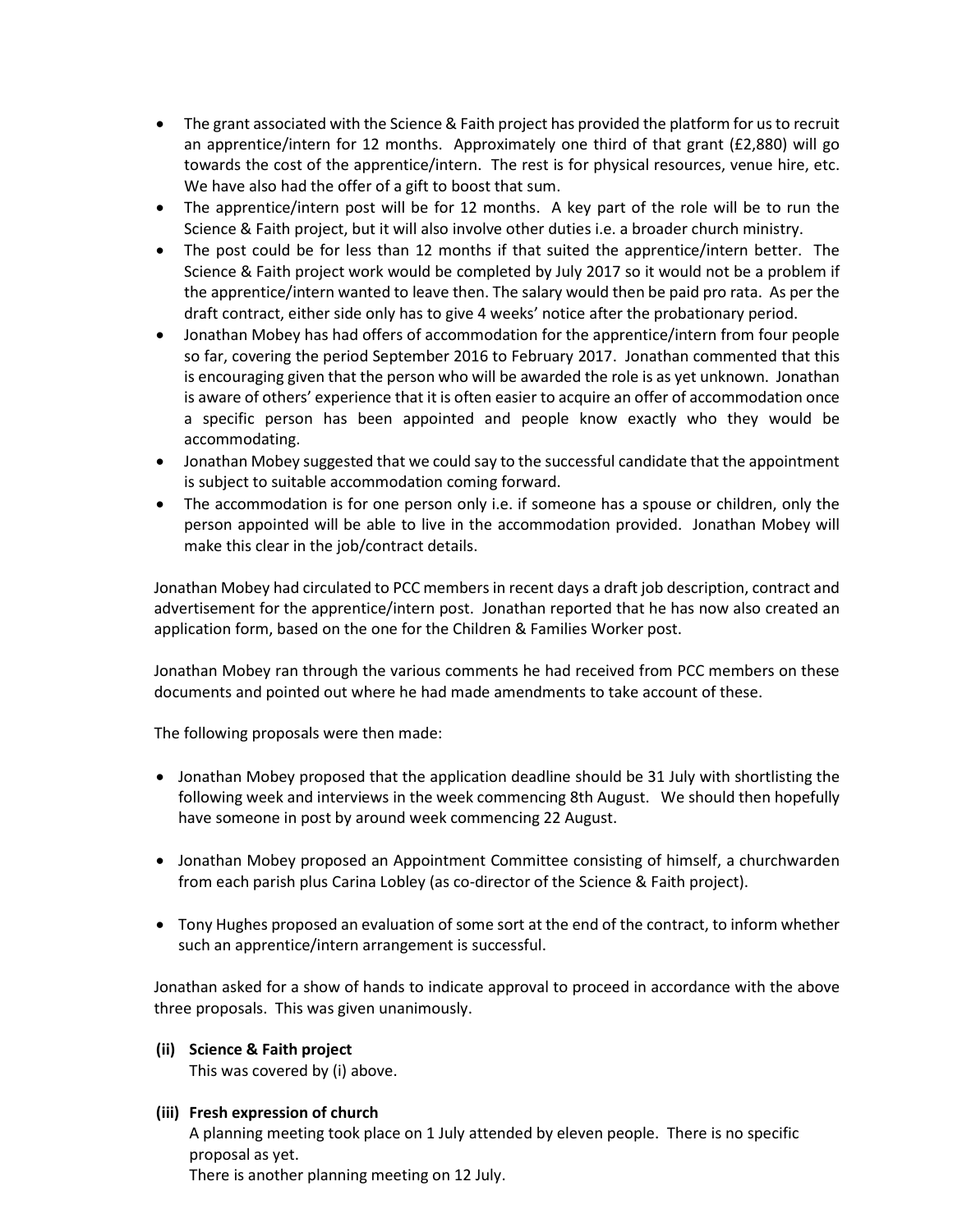## (iv) Didcot CAP centre

Jonathan Mobey reported that he had relayed back to the relevant local ministers that the Benefice has agreed in principle to support a CAP centre for the Dicot area, with the proviso that the PCCs are yet to agree a specific amount in their budgets or recruit the necessary volunteers.

Jonathan Mobey reported that the other local ministers were also able to confirm support as follows:

- Ridgeway Church committed to the project
- $\bullet$  Kings Church committed to the project
- Didcot Baptist Church committed in principle, but like us, would need formal budget approval in the autumn

Now that other churches have also indicated their support, we will need to address formally the matter of budget at the next Combined PCC meeting in September or at the individual PCC meetings in October.

Jonathan Mobey reported that he had had some responses to his initial request for volunteers at the June Combined PCC meeting.

(The above section was minuted by Jane Woolley)

#### 2. Apologies for Absence

Apologies had been received from Alex Reich, Jan Radford, John Pigott, Helen Brook, Carol Pigott and Hazel King. Jonathan Mobey was chairing the meeting of St Matthew's PCC.

### 3. Minutes of the Last Meeting

These were accepted as a true record and duly signed.

### 4. Matters Arising from the Minutes

- (i) Garage Sale Result. £100 had been raised for Church Path Fund. There was a vote of thanks for Carol.
- (ii) Bell-ringing policy Carina summarised the policy. Following discussion several alterations were recommended. Carina will make the alterations and then the policy will be circulated. Given the alterations, all agreed to accept the policy.
- (iii) Seating for the less-mobile All present agreed that the implementation of some comfortable seating for the less mobile is appropriate and that it is a good idea to proceed. Four seats had been donated, and Alex Reich will be applying for temporary permission to use these from the Archdeacon. These will then be trialled. It was agreed that the seats will be split over two rows with two of the seats next to each other. This will allow those that require the seats to be seated with relatives.

### 5. Committee Reports

- (i) Finance Stuart provided full accounts for the first 6 months of the year.
	- a. The PCC discussed the fact that the £3000 pledged by Harwell towards the Science and Faith project was 'in kind' and not actual money. It had been understood that Harwell PCC was going to provide £3k towards the Science and Faith project and a grant of £5k was requested and granted on that basis. It was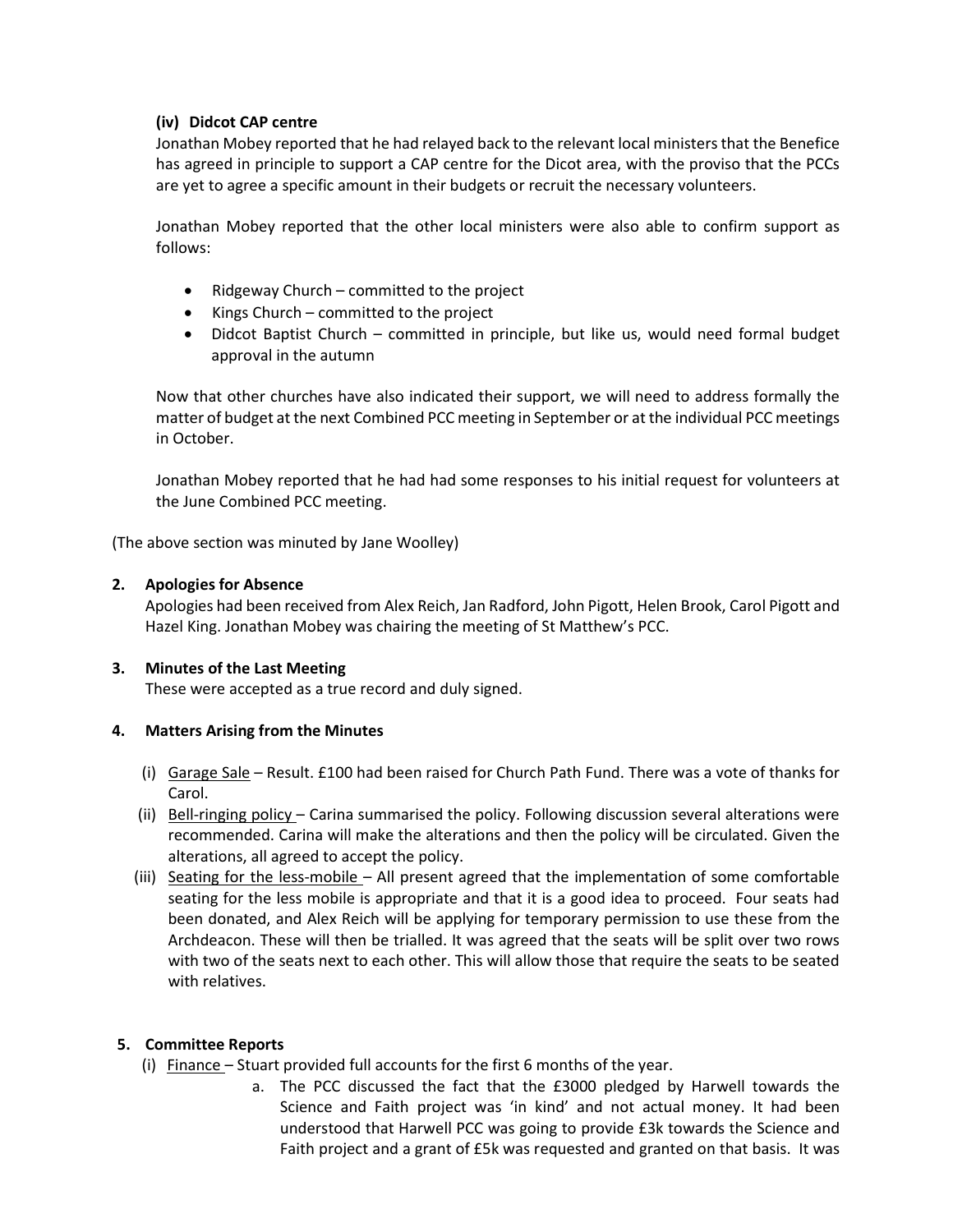suggested that the £3k was now not on offer and the situation needed to be clarified.

- b. A question was asked to the treasurer about the contra fund. He explained that this is money which passes through the account.
- c. The question was asked about whether or not the legacy fund can be used for the Science and Faith group, the fund is for the sole use of repairing the building.
- d. The Quinquennial Inspection has moved to August from June, possibly at the request of Philip Waddy, our architect.
- e. Pledges and plated giving have gone up.
- f. The Children and Family's worker fund has a balance of  $E7k$  and should continue to grow. This is a result of pledges for the extension of the project. The suggestion of reducing Peter Shields' hours to 80 % FTE was rejected by the PCC.
- g. We are looking for more funding for the Church path fund. The Legacy fund is currently underwriting this.
- (ii)  $Fabric It was suggested that the PCC look at the West House wall.$ 
	- a. There was a proposal in the fabric report that suggested the PCC offered money towards the repair of the wall. The proposal was rejected. There is no evidence which suggests who owns the wall although it encompasses the old Rectory. It was not deemed to be a major Health and Safety concern by the PCC as children do not play in the area in question. The PCC agreed to take no action in regards to the wall but instead pass the issue onto the standing committee, who will be recommended to contact a solicitor.
	- b. It was agreed that the issue of heating would be kept under review.
	- c. Shea would like to refurbish the pub before the noticeboard is installed there. This is to be put on hold for the time being.

## 6. 9:30 am services

- a. It was proposed at the Fresh Expression meeting that the Fresh Expression will take place on a weekly basis. This is still to be agreed.
- b. Peter Shields feels that the proposed monthly family services would not hit the mark. Most of the parents of the younger children in Chilton were in favour of taking them to Pebbles.
- c. It was agreed that there is nothing for young children after Pebbles and there was discussion in regards to what to do for older children.
- d. It was agreed that children should leave the 9:30 am service during the first hymn. It was also agreed that we should collectively pray for them as they leave. It was also agreed that we should make more of the use of the time that we all have together at the start of the service.
- e. It was agreed that we need to start the computer up a bit earlier when we are projecting. The possibility of asking those in the kitchen to do this was discussed. The issue of finding the file to be projected for the service was also discussed.

# 7. Harvest and Barn Dance Preparations

- a. The hall and band have been booked. The posters are complete. Alex has put the posters up. Tickets are not selling yet. Tickets will be sold at the Rose and Crown, Harwell church, by Alex and by Sylvie.
- b. There is concern over what to do with fresh produce from the Harvest Festival. Ideas needed to be put to the next meeting regarding the disposal of the fresh food.
- c. The Harvest Festival is to appear as an Agenda item for the next meeting.

## 8. Future Dates

- a. There is no August PCC meeting
- **b.** Liz sends her apologies for the September meeting